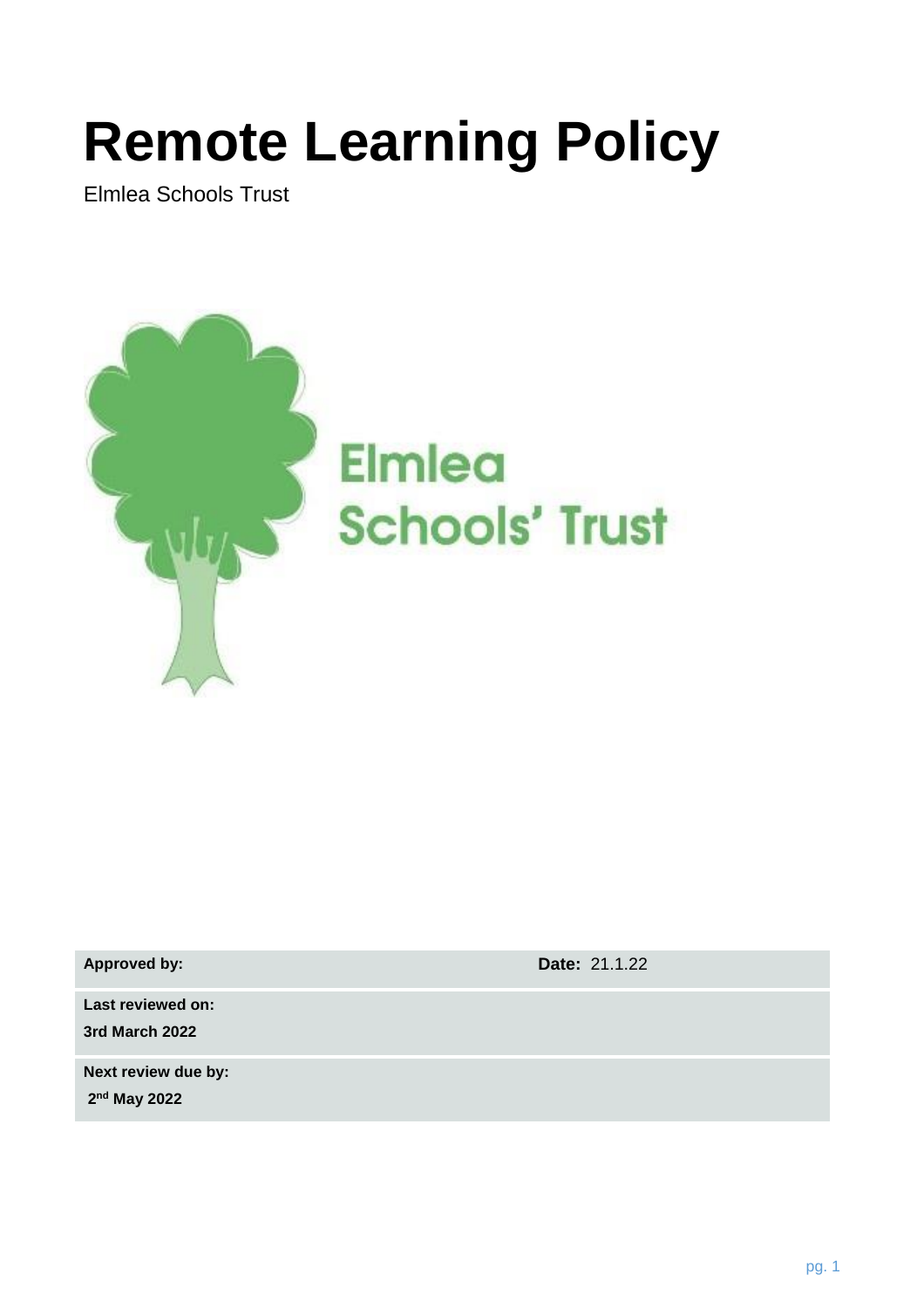# **Contents**

# <span id="page-1-0"></span>**1. Aims**

This **remote learning policy** for staff aims to:

- Ensure **consistency in the approach** to remote learning for all pupils
- Establish **clear expectations** for all members of the school community with regards to remote learning
- Provide appropriate **guidelines for data protection**

At Elmlea School we believe that remote learning should **reflect the high standards of education and the rich curriculum** experience that all pupils receive throughout the Trust. We will continue **to teach all or most of the normal planned curriculum** whenever possible and will **monitor pupil engagement and motivation** throughout any covid related absence from term time. Cohesion within the whole school community will be encouraged through **contact with parents, use of online learning platforms, newsletters and contact between child and teachers**.

For **very young children** there will be a **priority on progress in early reading** through daily phonics activities and providing a resource bank of online reading materials.

We will endeavour to support home learning by ensuring:

- Children receive **clear explanation.**
- Teachers **scaffold learning** whenever possible.
- **New knowledge and skills** are applied.
- Children **receive feedback** on how to progress in their learning.

Children may have to **learn from home for a variety of reasons:**

- They are **awaiting the results of a Covid-19 test.**
- They are having to **self-isolate** or **are unable to attend school due to parents/carers having to isolate.**
- Their **class or year group bubble** in school has been sent home due to a positive case of Covid-19.
- There is a **regional or national lockdown.**

# <span id="page-1-1"></span>**2. Roles and responsibilities**

All staff are requested to conduct a LFT twice a week (Sunday and Tuesday evening) and if positive to communicate to designated line leader. If a member of staff is fit to work then the line leader will decide on the appropriate support that is offered to the Trust.

# **2.1 Teachers**

- o When providing **remote learning during school closure, teachers will be available between 8:50am and 3:15pm**
- o **Teachers must report their absence using the normal absence procedure.**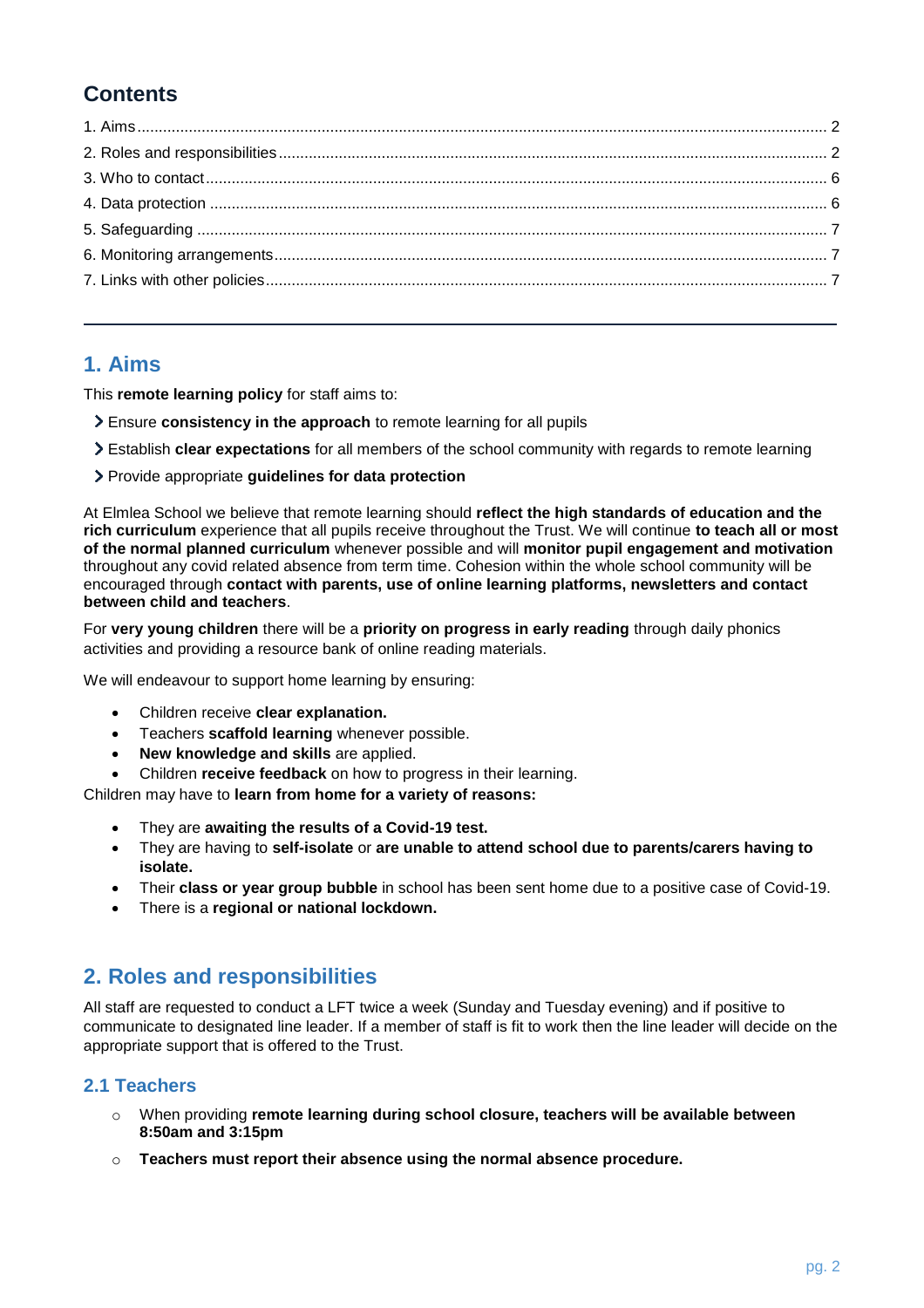#### **When providing remote learning, teachers are responsible for providing the following:**

#### **EYFS (Elmlea Infant School)**

#### **Individual Isolation of a pupil**

- $\sum$ On the **first day of isolation**, pupils will be expected to read, practise key words and complete first isolation day suggested activities on the pupils Tapestry page.
- $\mathbf{\mathcal{E}}$ From the **second day of isolation work will be set on Tapestry**.
- $\overline{\phantom{0}}$ If an **individual pupil is self-isolating** then the class teacher will set an **English or maths activity** and **two other activities from another subject area** for the child to complete via Tapestry.

#### **Class Isolation of pupils**

- $\sum$ On the **first day of isolation**, pupils will be expected to read, practise key words and complete first isolation day suggested activities on the pupils Seesaw class page.
- $\blacktriangleright$ From the **second day of isolation work will be set on Tapestry**, or in the case of **whole class isolation, lessons will be sent via Tapestry** (moving to live streamed lessons when applicable).
- **Two live Morning Check-ins** each day at 9am and 11am for whole class isolation.
- **One Maths or English session** each day for whole class isolation.
- **Two other daily activities** should be set from the wider curriculum area for whole class isolation. This task should take appropriately 30 minutes to complete.
- $\sum$ **All children are expected to read for at least 15 minutes per day.**
- **All children to access 1 live shared reading session per week** (groups of 6).
- $\blacktriangleright$ **If Microsoft Teams is not accessible, then lesson inputs should uploaded onto Tapestry including the same criteria as would be part of a live lesson.**
- $\sum$ **The purpose of lessons are to ensure children understand tasks set, model learning, share expectations and address common misconceptions in learning.**

#### **KS1 (Elmlea Infant School)**

#### **Individual Isolation of a pupil**

- On the **first day of isolation**, pupils will be expected to read, complete spellings in KS1 and complete first isolation day suggested activities on the pupils Seesaw class page.
- $\blacktriangleright$ From the **second day of isolation work will be set on Seesaw**.
- If an **individual pupil is self-isolating** then the class teacher will set an **English and maths activity** for the child to complete via seesaw.

#### **Class Isolation of pupils**

- On the **first day of isolation**, pupils will be expected to read, complete spellings in KS1 and complete first isolation day suggested activities on the pupils Seesaw class page.
- $\mathbf{y}$ From the **second day of isolation work will be set on Seesaw**, or in the case of **whole class isolation, live lessons will be taught via Teams sessions will be accessible via seesaw.**
- $\blacktriangleright$ **One English session** each day at either 9am or 11am for whole class isolation.
- $\blacktriangleright$ **One maths session** each day at either 9am or 11am for whole class isolation..
- **All children are expected to read for at least 15 minutes per day.**
- $\sum$ **If Microsoft Teams is not accessible, then lesson inputs should be uploaded onto Seesaw class pages including the same criteria as would be part of a live lesson.**
- **The purpose of lessons are to ensure children understand tasks set, model learning,**   $\blacktriangleright$ **share expectations and address common misconceptions in learning.**

#### **KS2 (Elmlea Junior School)**

**Individual Isolation of a pupil**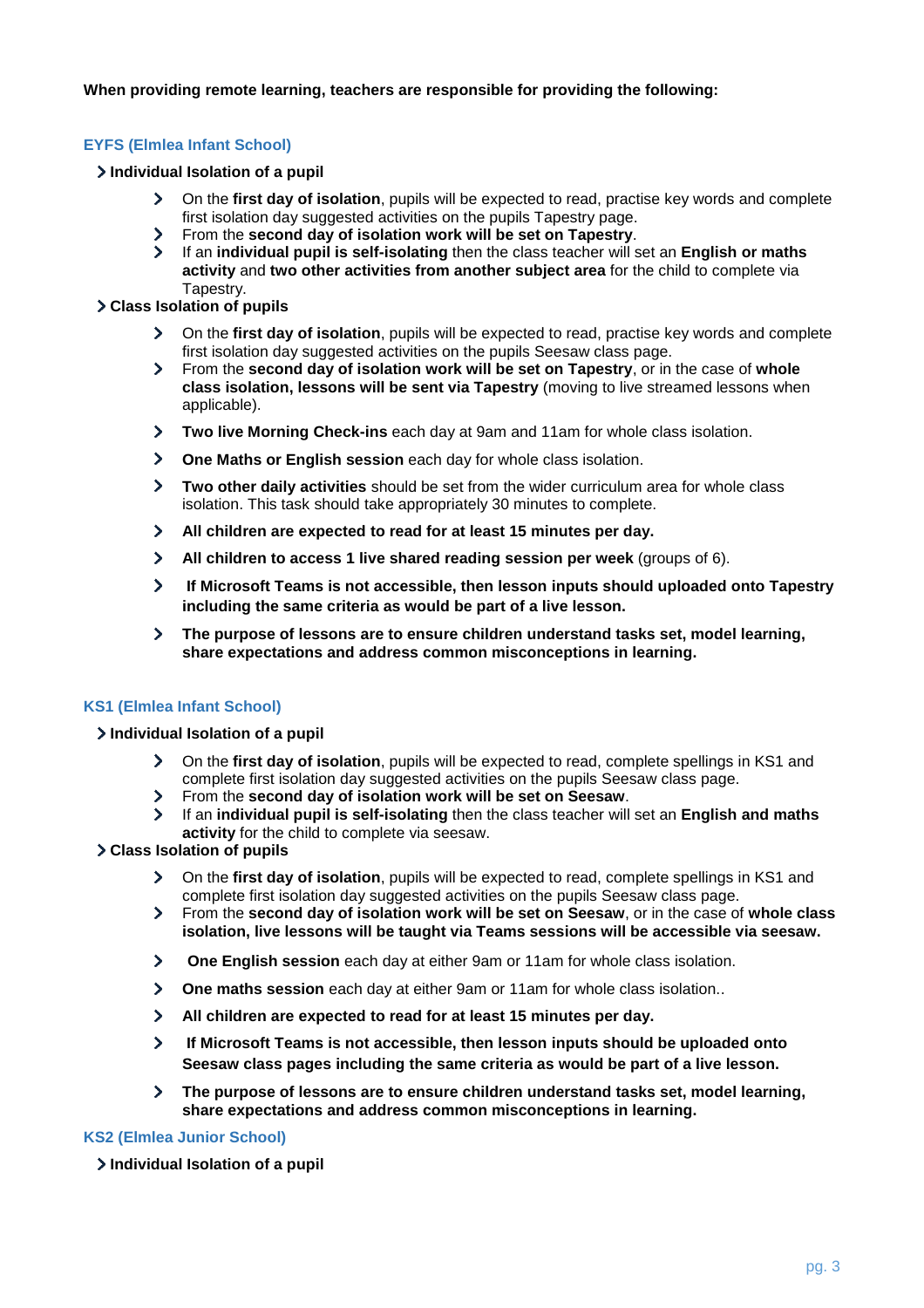- On the **first day of isolation**, pupils will be expected to **complete any outstanding homework**, use **Mathletics and TT Rockstars** to complete a minimum of 30 minutes maths, **learn National Curriculum spelling** (found in the middle of the child's reading record book) and **read** for at least 30 minutes.
- $\blacktriangleright$ If an **individual pupil is self-isolating** then the class teacher will set an **English and maths activity** for the child to complete via seesaw.
- From the **second day of isolation work will be set on Seesaw**.

#### **Class Isolation of pupils**

- On the **first day of isolation**, pupils will be expected to **complete any outstanding homework**, use **Mathletics and TT Rockstars** to complete a minimum of 30 minutes maths, **learn National Curriculum spelling** (found in the middle of the child's reading record book) and **read** for at least 30 minutes.
- From the **second day of isolation work will be set on Seesaw**, **and feedback sessions will be delivered via Teams.**
- **One English session** each day for whole class isolation to last at least 20 minutes. A further live follow-up session will be scheduled after the lesson to enable children to ask questions and receive feedback on the activity.
- **One maths session** each day at either 9am or 11am for whole class isolation to last at least 20  $\sum$ minutes. A further live follow-up session will be scheduled after the lesson to enable children to ask questions and receive feedback on the activity.
- $\blacktriangleright$ **All children are expected to read for at least 15 minutes per day.**
- $\sum$ **The purpose of the lessons are to ensure children understand tasks set, model learning, share expectations and address common misconceptions in learning.**

#### **Infant and Junior teachers for the class they are usually responsible for during contracted hours:**

- Teachers must ensure a **wide and balanced curriculum** is accessed by all
- $\blacktriangleright$ Tasks must be set at an **appropriate level of challenge for all pupils**
- Whenever possible, **learning tasks should reflect a normal day in school** and should not be standalone projects. It is essential that learning continues and children continue to make progress, as we may encounter many incidents when a class or year group may need to selfisolate in the coming future.
- **Work must be set by 9am on the day of absence**.
- Teachers will **communicate with parents** and carers via email, phone or by arranging  $\blacktriangleright$ zoom/Teams meetings, when necessary, to monitor pupil engagement.
- $\blacktriangleright$ Teachers will ensure that **all children have access to appropriate devices at home**. If these are not available then school devices will be loaned. This will be monitored using a signing out system.
- $\sum$ Teachers must keep a record of any child who is not able to access live lesson at the allocated times.

#### **Providing feedback on work:**

- Feedback will take a **variety of forms** –written or recorded comments via Seesaw, feedback  $\blacktriangleright$ received during live lessons and use of appropriate emojis or likes.
- $\blacktriangleright$ Teachers will ensure that **verbal or written feedback** is given on **at least one task per day**.
- Feedback **must be provided on the day a task is due to be completed.**

#### **Keeping in touch with pupils and families:**

- Parents and carers are expected to **communicate absences using the normal absence procedure of calling the school**. School will contact families via phone if they have not notified the school of the reason behind an absence.
- Whenever possible, **communication with families will be during school working day.** $\blacktriangleright$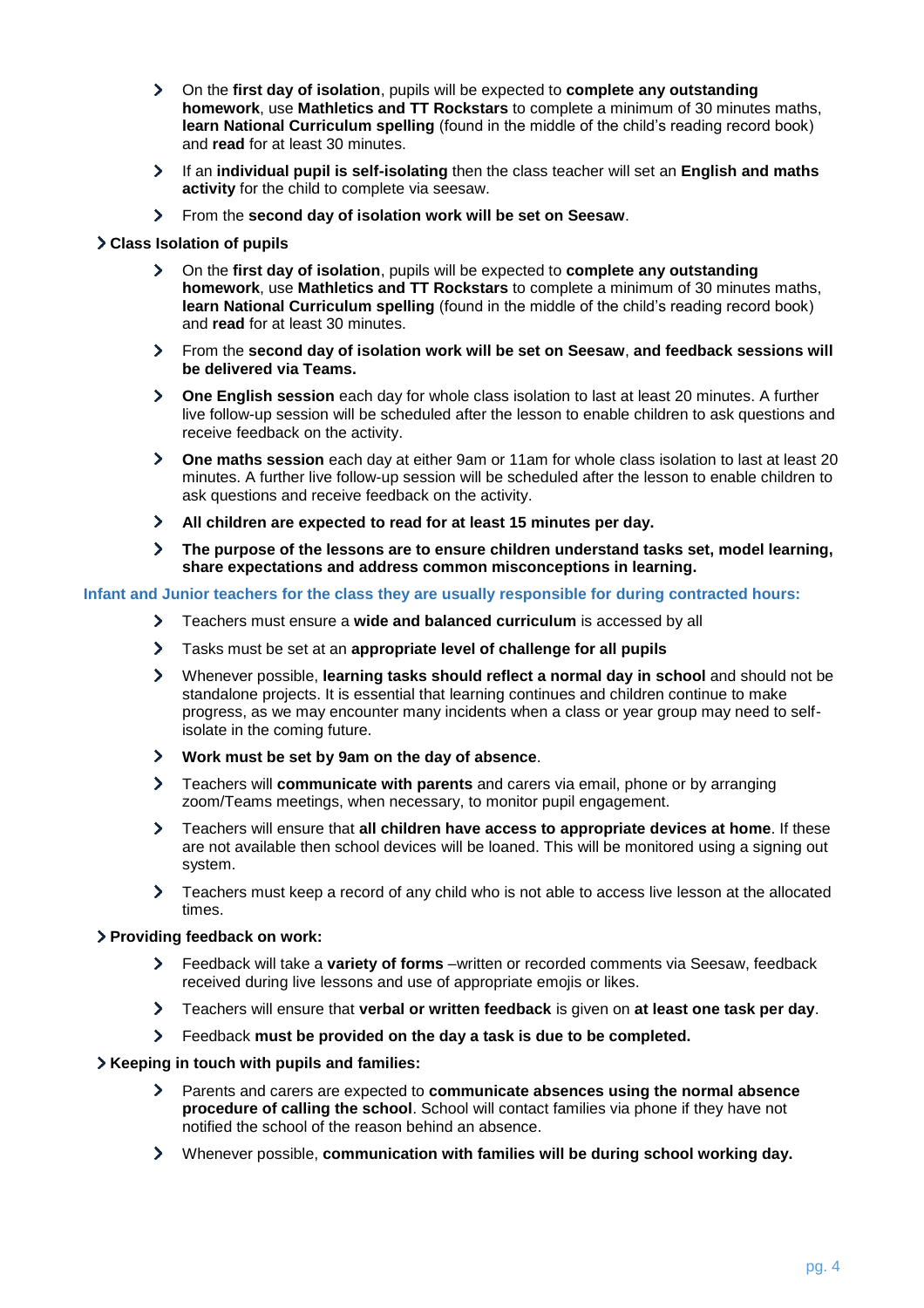- Any **concerns**, including safeguarding, should be **communicated to the Executive**   $\blacktriangleright$ **Headteacher or Deputy Headteacher** who will decide on a course of action.
- $\blacktriangleright$ **If tasks are not completed in the desired timeframe this should be noted by the class teacher**. If there are concerns about tasks being completed then Deputy Headteachers should be notified.

# **2.2 Higher Level Teaching Assistants (HLTA) and Learning Support Assistants (LSA)**

- o LSAs will be **available during contracted hours**.
- o **LSAs will report any absences using the normal absence procedure.**

When **assisting with remote learning**, teaching assistants are responsible for:

- $\blacktriangleright$ **Supporting pupils** who are not in school with learning remotely under the guidance of SENDCO and class teacher
- Class Teachers will allocate **specific focus children** and give guidance on tasks set  $\mathbf{\Sigma}$
- **Give feedback in the form of verbal or written comment and like task outcomes** in agreement with class teacher.

# **2.3Attending virtual meetings with all staff, parents and pupils:**

- $\blacktriangleright$ Staff are expected to follow **the school's dress code** outlined in the staff handbook**. Pupils must be appropriately dressed**, wearing a school sweatshirt or cardigan and have an adult present in the room during live sessions.
- $\blacktriangleright$ Live sessions must **avoid areas with background noise** and will have nothing **inappropriate in the background**

# **2.4 Curriculum leads**

When providing remote learning, subject leads are responsible for:

- Considering whether any **aspects of the subject curriculum need to change to accommodate remote learning**
- Working with teachers teaching their subject remotely to make sure **all work set is appropriate and consistent**
- Alerting teachers to **resources** they can use to teach their subject remotely
- **The SENDCO will co-ordinate remote learning for children with SEND across each school.**

# **2.5 Senior leaders**

Alongside any teaching responsibilities, senior leaders are responsible for:

- **Co-ordinating the remote learning approach** across the school
- **Monitoring the effectiveness of remote learning** –through regular meetings with teachers, reviewing work set, pupil engagement and wellbeing and feedback from pupils and parents/carers
- **Monitoring the security of remote learning systems**, including data protection and safeguarding considerations

# **2.6 Designated safeguarding lead**

If the **DSL/ Deputy DSL** is working from home, they will be **contactable by phone**. These contact details have been made accessible to all staff.

o The [Education Safeguarding Contacts Poster](https://drive.google.com/open?id=1dHv84YmMiaS63AzvH_OhYqOclCbN_dP5) has been made accessible by displaying it in spaces that are being used by staff and volunteers on entry to the school.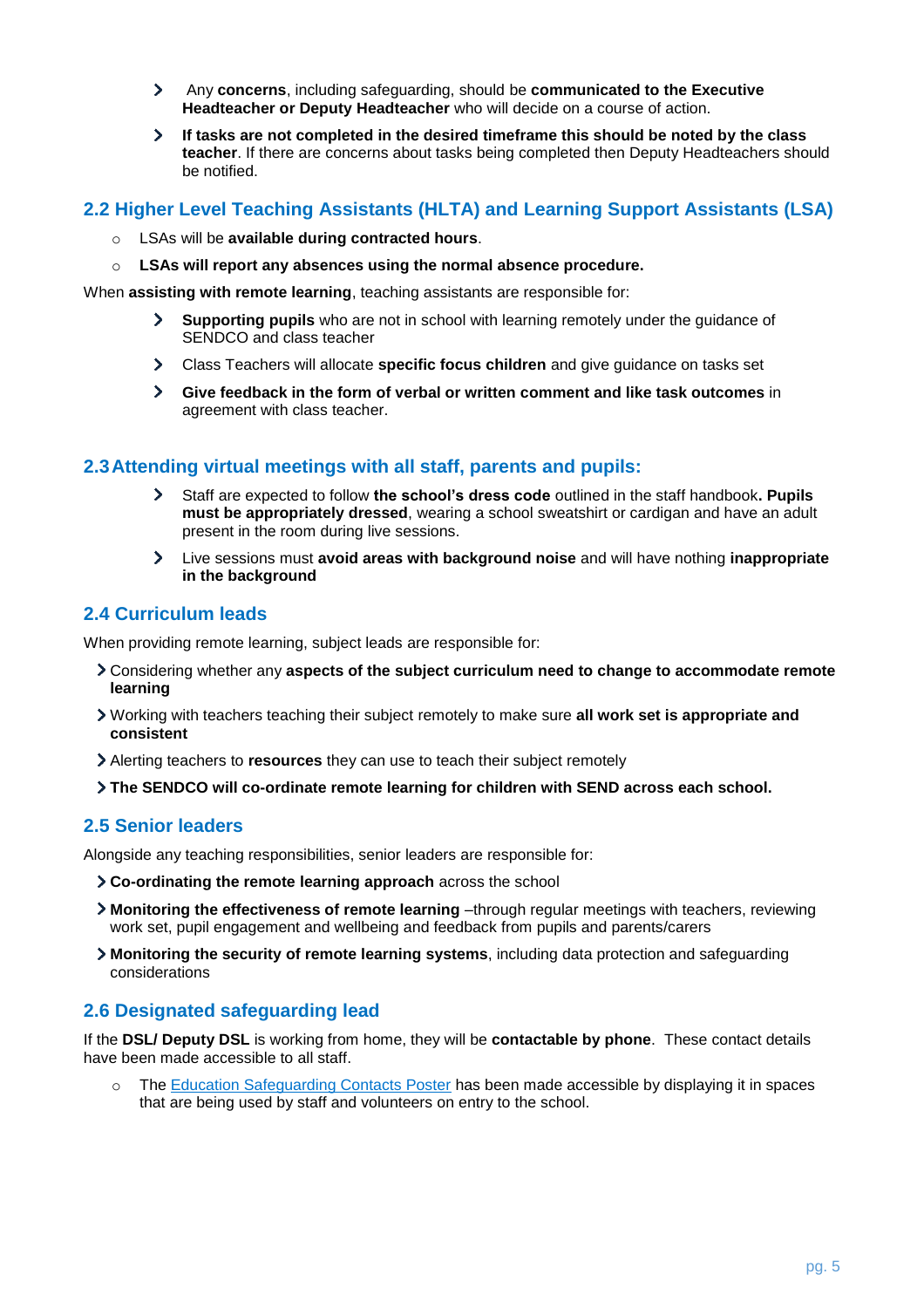# **2.7Pupils and parents**

**If the child is well enough to complete remote learning tasks, then it is important to set a daily routine when working from home:**

- Identify a **comfortable, quiet space** to complete work.
- **Begin school work at 9.00am** and **ensure all tasks are completed** and, if necessary, **uploaded to Seesaw by 3.30pm**.
- **Be contactable during the school day**
- **Ask for help** if needed from either parents or carers, your teacher, Teaching Assistant and other children, if appropriate.
- Complete **all tasks as best you can** to ensure progress is made in learning.
- **Communicate with teachers via Seesaw or email** and, if applicable, with Learning Support Assistants, regularly to **review learning and next steps**
- Take **regular breaks** throughout the day.
- **Take time to exercise regularly**.

Staff can **expect parents** with children learning remotely to:

- **Prioritise emotional wellbeing** to ensure children are happy and ready to learn
- **Make the school aware if their child is sick** or otherwise can't complete work
- **Seek help** from the school if they need it
- **Be respectful** when sharing concerns with staff

# **2.8 Governing board**

The governing board is responsible for:

- **Monitoring the school's approach to providing remote learning** to ensure education remains as high quality as possible
- **Ensuring that staff are certain that remote learning systems are appropriately secure**, for both data protection and safeguarding reasons

# <span id="page-5-0"></span>**3. Who to contact**

#### S**taff should contact the following if they have any concerns:**

- Issues in setting work talk to teaching colleagues, year group leads and SENDCO
- $\ge$  Issues with behaviour talk to a member of SLT
- $\blacktriangleright$  Issues with IT contact IT support
- $\ge$  Issues with their own workload or wellbeing talk to their line manager
- Concerns about data protection contact Director of Finance
- Concerns about safeguarding talk to the DSL or Deputy DSL (Executive Headteacher or Deputy Headteachers)

# <span id="page-5-1"></span>**4. Data protection**

#### **4.1 Accessing personal data**

All personal data will be **accessed via a secure remote desktop server** using a desktop or laptop computer